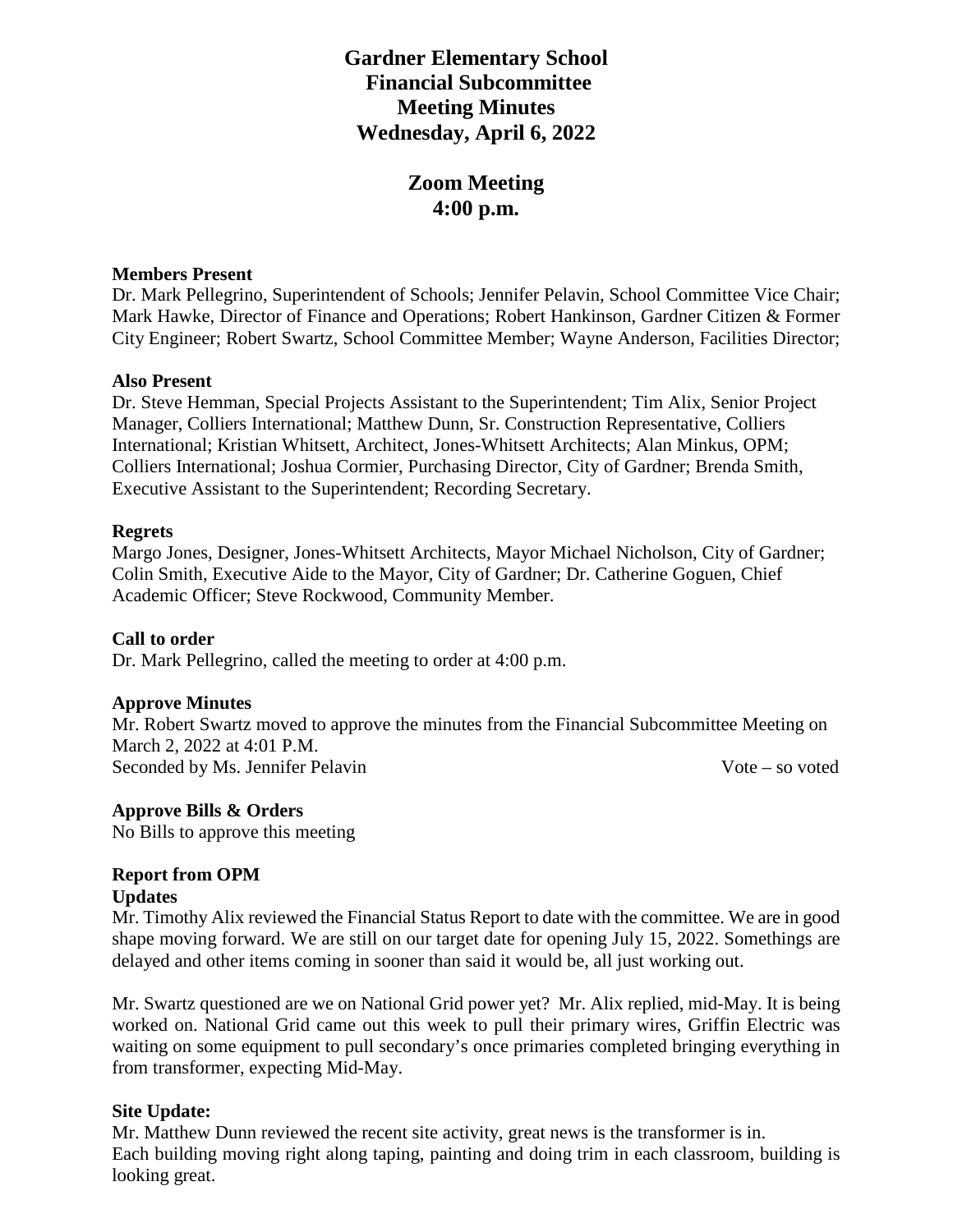#### **Change Orders to date:**

- Change Order 1- \$222,206.07 was approved 3.17.2021
- Change Order 2 \$54,350.00 was approved 4.7.2021
- Change Order 3 \$81,982.23 was approved 5.19 2021
- Change Order  $4 $83,955.56$  was approved  $6.2.2021$
- Change Order 5 \$81,046.34 was approved 7.21.2021
- Change Order  $6 $61,332.67$  was approved  $8.4.2021$
- Change Order 7 \$65,002.00 was approved 9.1.2021
- Change Order 8 \$133,047.02 was approved 9.15.2021
- Change Order 9 \$120,300.04 was approved 10.6.2021
- Change Order 10 \$83,985.00 was approved 11.17.2021
- Change Order 11 \$297,156.00 was approved 12.1.21
- Change Order 12 \$99,701.46 was approved 1.5.2022
- Change Order 13 \$93,616.00 was approved 2.2.2022
- Change Order 14 \$71,237.00 was approved 3.2.2022
- Change Order  $15 $96,285.00$  for approval  $4.6.2022$

#### **Report from Architects**

Mr. Kristian Whitsett, Architect, reviewed Change Order #15 with the committee in detail.

#### **Summary of Requests -**

|          | CO#148 Add Thresholds to Select Alum Doors                                | \$2,601.00        |
|----------|---------------------------------------------------------------------------|-------------------|
| $\circ$  | CO#152 Change to GFRC Pattern to Meet Design Criteria (Excluding this CO) |                   |
|          | $-$24,081.00$ (Denied)                                                    |                   |
| $\Omega$ | CO#217 Add Tile to West Wall of Kitchen (Denied)                          | \$4,267.00        |
| $\circ$  | CO#218 Add Quarry Tile to Floor of Walk-in Cooler                         | \$16,417.00       |
| $\circ$  | CO#224 Fur Out Two B-Wing Walls                                           | 789.00<br>S       |
| $\Omega$ | CO#226 Relocate Custodial Sink B200A                                      | \$1,483.00        |
| $\circ$  | CO#236 Divide Workshop into Multiple Rooms                                | \$42,753.00       |
| $\circ$  | CO#237 Add Edging Between Pavers & Asphalt (Not to exceed)                | \$3,166.00        |
| $\circ$  | CO#238 Add Tile & Graphic to Art Wall                                     | \$10,441.00       |
| $\circ$  | CO#243 Add Curb Between Pavers & Asphalt                                  | \$4,772.00        |
| $\Omega$ | CO#247 Provide HVAC Valves to Isolate Each Building                       | \$11,467.00       |
| $\Omega$ | CO#249 Add Soffit in A317                                                 | \$1,967.00        |
| $\circ$  | <b>CO#251</b> Change Sealant at A-Wing Windows (Denied)                   | $-$ (\$16,803.00) |
| $\circ$  | CO#252 Modify Water Closets at Tile Trim                                  | \$4,955.00        |
| $\circ$  | CO#254 Delete chip and seal asphalt coating                               | $-(\$5,038.00)$   |
| $\circ$  | CO#256 Relocate letter from Canopy Wall (Not to Exceed)                   | 3,143.00<br>S     |
| $\circ$  | CO#257 PR-75 Swing Set Changes                                            | $-(\$ 3,204.00)$  |
| O        | CO#259 Increase Type B Sign Size                                          | 573.00<br>\$      |

#### **TOTAL \$ 96,285.00**

#### **Discussion on the Change Order# 152**

Mr. Robert Hankinson voiced his opinion. I really object to this, in my experience I would say the words of the specification which say it needs to be attached takes precedence over a typical detail and I just feel this is just one more example of the contractor trying to pick up what he left on the table.

Mr. Wayne Anderson added, did the bid specification say that you are going to need to fastened each panel 3 times to the building? Mr. Whitsett replied, no, we didn't give them any numbers just said all necessary wall enforcements.

Mr. Dunn, replied, we did give them wind load information.